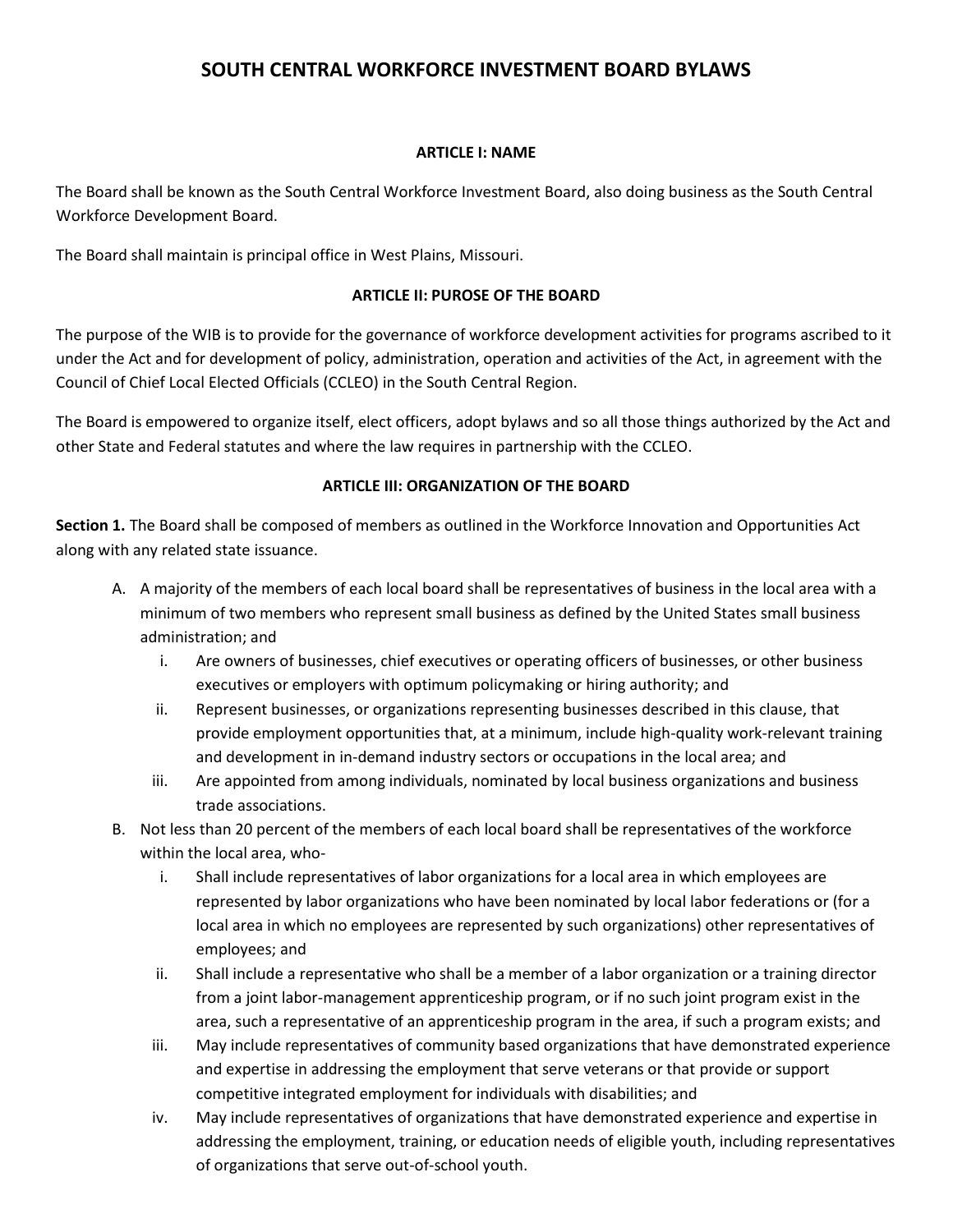- C. Each local board shall include representatives of entities administering education and training activities in the local area, who
	- i. Shall include a representative of eligible providers administering adult education and literacy activities under title II; and
	- ii. Shall include a representative of institutions of higher education providing workforce investment activities (including community colleges); and
	- iii. May include representatives of local education agencies, and of community-based organizations with demonstrated experience and expertise in addressing the education or training needs of individuals with barriers to employment.
- D. Each local board shall include representatives of government and economic and community development entities serving the local area, who
	- i. Shall include a representative of economic and community development entities; and
	- ii. Shall include a representative from the State employment service office under the Wagner-Peyser Act serving the local area; and
	- iii. Shall include a representative of the programs carried out under title I of the Rehabilitation Act of 1973 serving the local area; and
	- iv. Shall include an appropriate representative of the programs carried out under temporary assistance for needy families; and
	- v. May include representatives of agencies or entities administering programs serving the local area relating to transportation housing, and public assistance; and
	- vi. May include representatives of philanthropic organizations serving the local area.
- E. Each local board may include such other individuals or representatives of entities as the chief elected officials in the local area may determine to be appropriate.

# **Section 2.** Selection, Nomination, and Appointment of Members

All Board members shall be nominated and appointed as stated in the South Central Workforce Investment Region Consortium of Chief Local Elected Officials Agreement. Any board vacancies will be reported at each Consortium of Chief Local Elected Officials meeting.

**Section 3.** Re-appointment, Removal and Resignation

- i. Approximately one-half of the members of the Board shall be appointed (or re-appointed) each year. Subsequent appointments will be for two (2) year periods. The CCLEO will submit a slate of appointees for (re)appointment at the April Board meeting each year. Should a vacancy occur during a term of office, appointments will be made for the duration of that term.
- ii. Failure by any member to attend three (3) consecutive regular meeting will warrant a vote by the Board to declare that member's place vacant.
- iii. Any member may resign at any time by giving written notice to the Chair of the Board and board Executive Director. Any such resignation shall take effect at the time specified in the member's written notice and unless the resigning member otherwise specifies, the Board's acceptance of the member's resignation shall not be necessary to make it effective.

## **Section 4.** Conflicts of Interest

A member of a local board, or a member of a standing committee, may not-

- 1) Vote on a matter under consideration by the local board
	- a. Regarding the provision of services by such member (or by an entity that such member represents); or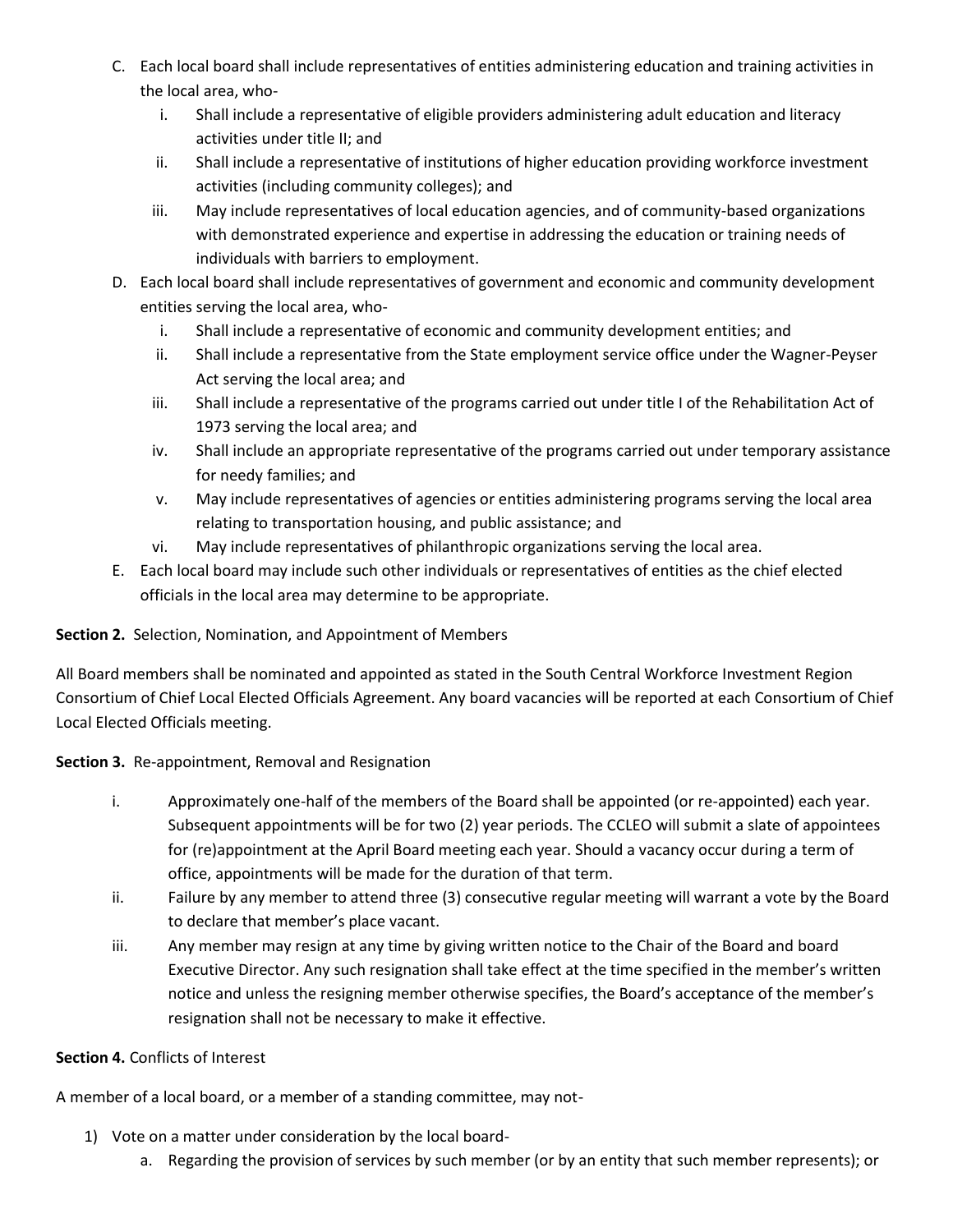- b. That would provide direct financial benefit to such member or the immediate family of such member; or
- 2) Engage in any other activity determined by the Governor to constitute a conflict of interest as specified in the State plan.

## **Section 5.** Confidentiality Policy

All members of the Board and committee volunteers appointed by the Board shall abide by the Division of Workforce Development (DWD) Confidentiality Policy, DWD Issuance 2008-01, and shall successfully complete the DWD confidentiality training.

**Section 6.** Each member of the Board shall have one vote on all matters voted upon, and all members may vote on any question, except as restricted in Article III, Section 4 of this document. Any member may name, with prior written notice to the Workforce Investment Board, an individual to carry that member's proxy vote at subsequent meetings. The named proxy cannot be a current WIB member. Private sector proxies must come from the business as the board member naming the proxy. Public sector proxies must come from the same agency as the board member naming the proxy. A slate of designated proxies must be submitted to the CLEO for approval in April of each year.

#### **ARTICLE IV: OFFICERS**

**Section 1.** The officers of the Board, to be chosen by the members, shall be a Chairperson, Vice-Chairperson, Secretary and Treasurer. The Chairperson and Vice-Chairperson must be from the Private Sector members of the Board. The Secretary and Treasurer may be any member of the Board.

**Section 2.** In addition, there shall be such assistant officers and staff positions as the Board shall, from time to time deem necessary to carry out the responsibilities of the Board.

**Section 3.** All officers shall be elected by the Board having received fifty percent or more of the votes cast and shall serve for a term of one year, or in the event of resignation(s), until their successors are elected and shall have qualified. There shall be no limit on the number of consecutive terms that an officer may serve. Officer nominations shall be made from the floor.

**Section 4.** Any officer elected by the members of the Board may be removed by the affirmative vote of a two-thirds (2/3) majority of the members present and voting at any regular or special meeting of the Board.

**Section 5.** Any vacancy occurring in any office shall be filled for the un-expired term thereof by the members in the same manner as any election of officers.

**Section 6.** The Chairperson shall preside at all meetings of the Board. He or she shall execute all instruments for and on behalf of the Board.

**Section 7.** The Vice-Chairperson shall, in the absence of the Chairperson, perform the duties and exercise the powers of the Chairperson.

**Section 8.** The Secretary shall review all recorded minutes of the Board which are prepared by board staff. The Secretary shall also record the minutes in all closed session meetings of the Board.

**Section 9.** The Treasurer shall review regular board financial reports prepared by the board staff and may review other periodic financial documents as necessary to satisfy the board that finances are within budget and that the financial system and expenditures are in compliance with applicable regulations.

#### **ARTICLE V: MEETINGS**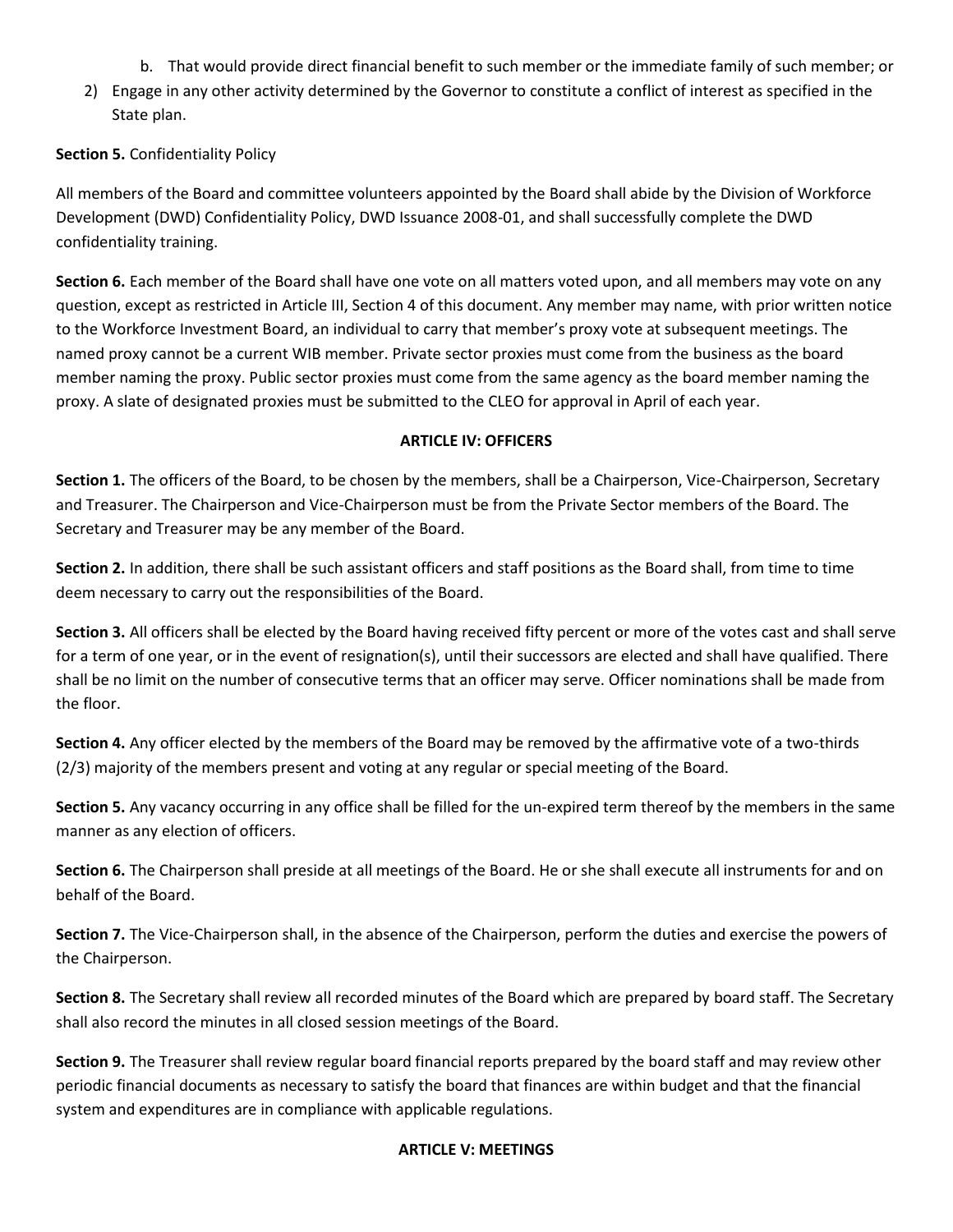**Section 1.** All meetings of the Board and its Committees shall be held in accordance with the Missouri Sunshine Law and subsequent revisions thereto.

**Section 2.** Regular meetings shall take place on the fourth Tuesday of January, April, July and October of each year unless otherwise ordered by the Board.

**Section 3.** Special meetings of the Board may also be called by the Chairperson at such time and place, and for such purposes as the Chairperson shall designate. In addition, special meetings of the Board may be called upon the written request of one-third of the Board, filed with the Board Secretary. Such requests shall include the time, place and purpose of the meeting. The business conducted at any special meeting shall be limited to the stated purpose of that meeting.

**Section 4.** Written notice of regular and special meetings of the Board shall be distributed to each member by email at least five calendar days prior to the date of the meeting. The notice shall include a copy of the agenda for the meeting. Notice may be waived in writing by a member. Agendas will also be posted on the board website.

**Section 5.** A quorum for the transaction of business at any regular or other meeting shall consist of at least 50% of the current membership. Every decision of a majority of the members present and voting at any meeting at which there is a quorum shall be valid as the binding act of the Board.

**Section 6.** The minutes of each meeting shall be prepared and distributed to the Board members at least five days prior to the next meeting. The minutes of each meeting and any correction thereof, duly adopted, shall be signed by the Secretary.

## **ARTICLE VI: COMMITTEESS**

**Section 1.** The Executive Committee shall serve as the oversight committee of all standing and ad-hoc committees and advise on all matters related to the board personnel and the local plan. The Executive Committee shall act on behalf of the full board in cases of emergency matters arising between regularly scheduled meetings, and provide recommendations and advice to the Board on all matters within the jurisdiction of the Procedural Rules or when a delay in acting on a matter would be detrimental to the Local Workforce Investment System. The Executive Committee shall consist of the Chairperson, Vice-Chairperson, Secretary and Treasurer together with the Chairpersons of the Youth Committee, the One Stop Committee, and the Service to Customers with Barriers and Disabilities and the Chair and Vice-Chair of the CCLEO, who shall serve ex-officio.

**Section 2.** There shall be a Youth Committee responsible to provide information and to assist with planning, operational, and other issues relating to the provision of services to youth. The Youth Committee must be chaired by a board member; and include at least two non-board members and include at least two members representing community based organizations with a demonstrated record of success in serving youth.

**Section 3.** There shall be a One-Stop Service Delivery Committee to provide information and assist with operational and other issues relating to the One-Stop Delivery system. The One-Stop Service Delivery Committee must be chaired by a board member; and include at least two non-board members and may include representatives of the One-Stop partners.

**Section 4.** There shall be a Service to Customers with Barriers and Disabilities Committee to provide information and to assist with operational and other issues relating to the Provision of Services to Individuals with Disabilities, including issues relating to compliance regarding providing programmatic and physical access to the services, programs, and activities of the One-Stop Delivery system, as well as appropriate training for staff on providing supports for or accommodations to, and finding employment opportunities for, individuals with disabilities. The Service to Customers